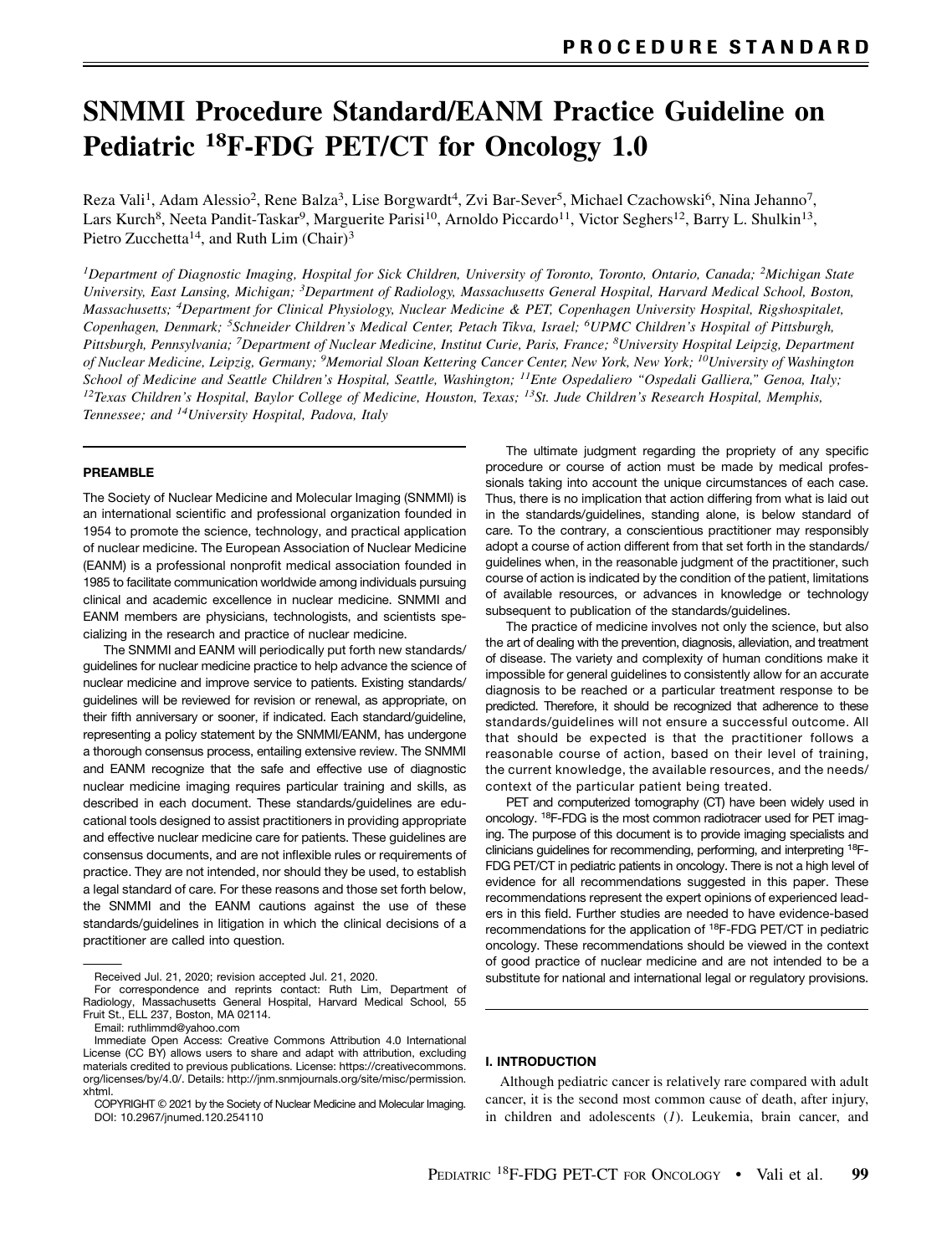lymphoma account for more than half of pediatric cancers, followed by neuroblastoma, soft-tissue sarcomas, Wilms tumors, and bone tumors  $(1,2)$ . Childhood cancers are usually different from adult cancers in terms of the epidemiology, histologic patterns, clinical behavior, response to therapy and prognosis. Early and accurate diagnosis of childhood malignancy followed by effective treatment improves the outcomes of these patients. Additionally, reducing mortality from childhood cancer entails increased longterm surveillance of late effects or complications. The role of diagnostic imaging in pediatric cancers is paramount, and this role spans diagnosis, staging, therapeutic evaluation, surveillance, and in some instances, prognostication.

The use of <sup>18</sup>F-FDG PET/CT as an imaging technique in adult oncology is well established. In many types of pediatric cancers, 18F-FDG PET/CT is being increasingly used for staging, prognosis, selection of the biopsy sites, assessment of response to therapy, radiation planning, and follow-up  $(3–10)$ . PET is a tomographic imaging technique that provides functional or physiologic information through the injection of a positron-emitting radiopharmaceutical. CT is an imaging modality that provides anatomic information by using an x-ray beam. The development of combined PET/CT scanners provides concurrent anatomic and physiologic information, and PET/CT appears to be more accurate in evaluating oncologic patients than either PET or CT alone in many clinical situations (11,12).

18F-FDG is the most commonly used radiopharmaceutical for PET in oncology. <sup>18</sup>F is a cyclotron-produced radioisotope with a half-life of approximately 110 min. FDG is an analog of glucose, which is taken up by cells via cell membrane glucose transporters and subsequently incorporated into the first step of the physiologic glycolytic pathway. Therefore, the degree of uptake of FDG represents the metabolic activity of cells (13). Other PET radiopharmaceuticals have also been used in pediatric oncology. This procedure guideline pertains only to 18F-FDG PET/CT in pediatric oncology. The use of other positron-emitting radiopharmaceuticals, indications of PET/CT in children other than oncology (e.g., epilepsy), brain PET, and the use of integrated PET/MRI are not discussed in this procedure guideline.

## II. GOALS

The goal of this procedure standard is to assist nuclear medicine professionals in recommending, performing, interpreting, and reporting the results of 18F-FDG PET/CT in pediatric oncology.

# III. DEFINITIONS

- 1. A PET/CT system is an integrated imaging device, equipped with both CT and PET scanners. It is capable of acquiring both PET and CT scans, and the reconstructed PET and CT images are spatially coregistered.
- 2. PET/CT fusion is the simultaneous display of coregistered CT and PET images.
- 3. The CT component of a PET/CT scan can be acquired with variable parameters (i.e., mAs, kVp, and pitch, with or without contrast) to suit clinical need. For example, a low-dose, lowresolution CT scan for attenuation correction and anatomic localization may be sufficient; or a higher-dose, higher-resolution CT scan can be acquired with or without contrast if greater anatomic detail is required.

#### IV. CLINICAL INDICATIONS

Common indications for 18F-FDG PET/CT imaging in pediatric oncology include, but are not limited to, the following:

- 1. Lymphoma (Hodgkin lymphoma [HL] and non-Hodgkin lymphoma [NHL]): Initial staging, response to therapy (for monitoring response during therapy and also to evaluate response after completion of therapy), detection of residual disease, restaging, planning of radiation therapy, and providing prognostic information (8–10,14,15). Routine surveillance imaging with 18F-FDG PET/CT after completion of therapy in patients with lymphoma is not recommended (16,17).
- 2. Sarcoma (osteosarcoma, Ewing sarcoma, rhabdomyosarcoma, and other soft-tissue sarcomas): Initial staging, response to therapy in osteosarcoma, rhabdomyosarcoma, and Ewing sarcoma, providing prognostic information, and potentially for restaging and detection of relapse (3,6,18–28).

Less common indications with some evidence for the usefulness of 18F-FDG PET/CT include neuroblastoma (in 123I-MIBG–negative cases, and preoperative or pretherapy prognostic information)  $(29-34)$ . <sup>18</sup>F-FDG PET/CT may also be useful in the evaluation of central nervous system tumors (grading, evaluation of response to therapy, prognosis, and differentiation of viable tumor tissue versus postradiation changes) (35–37); head and neck cancer including nasopharyngeal cancer (38); Langerhans cell histiocytosis (LCH) (39–41); posttransplant lymphoproliferative disorder (42,43); germ cell tumors (staging and recurrence)  $(44)$ ; Wilms tumor  $(45, 46)$ ; thyroid cancer (negative iodine scan with rising serum thyroglobulin level); neurofibromatosis type 1 (when suspecting malignant transformation of neurofibroma) (7,47); thymic neoplasia; and for guiding biopsies, surgical resection, and radiation treatment planning  $(4)$ . <sup>18</sup>F-FDG PET/CT may be beneficial in other specific clinical scenarios in children, and the decision to perform this examination should be a multidisciplinary team decision.

# V. QUALIFICATIONS AND RESPONSIBILITIES OF PERSONNEL

#### A. Physician

A nuclear medicine physician with appropriate board certification is the preferred person to report or supervise the performance of PET/CT imaging. Where permitted by national and local regulations, a board-certified pediatric radiologist or diagnostic radiologist with the required additional nuclear medicine training could also perform or supervise this procedure. Please also see the Society of Nuclear Medicine Procedure Guidelines for General Imaging (48).

#### B. Technologist

PET/CT scans should be performed by a qualified registered/ certified nuclear medicine technologist. Please refer to the following documents for further details: Performance Responsibility and Guidelines for Nuclear Medicine Technologists 3.1 and the EANM Benchmark Document Nuclear Medicine Technologists' Competencies (49,50). Depending on location of practice, additional qualifications may be required for technologists to be allowed to operate the CT component of the scanner.

#### C. Medical Physicist

PET/CT scans must adhere to regional, national, and international quality standards, including international dosimetry and radiation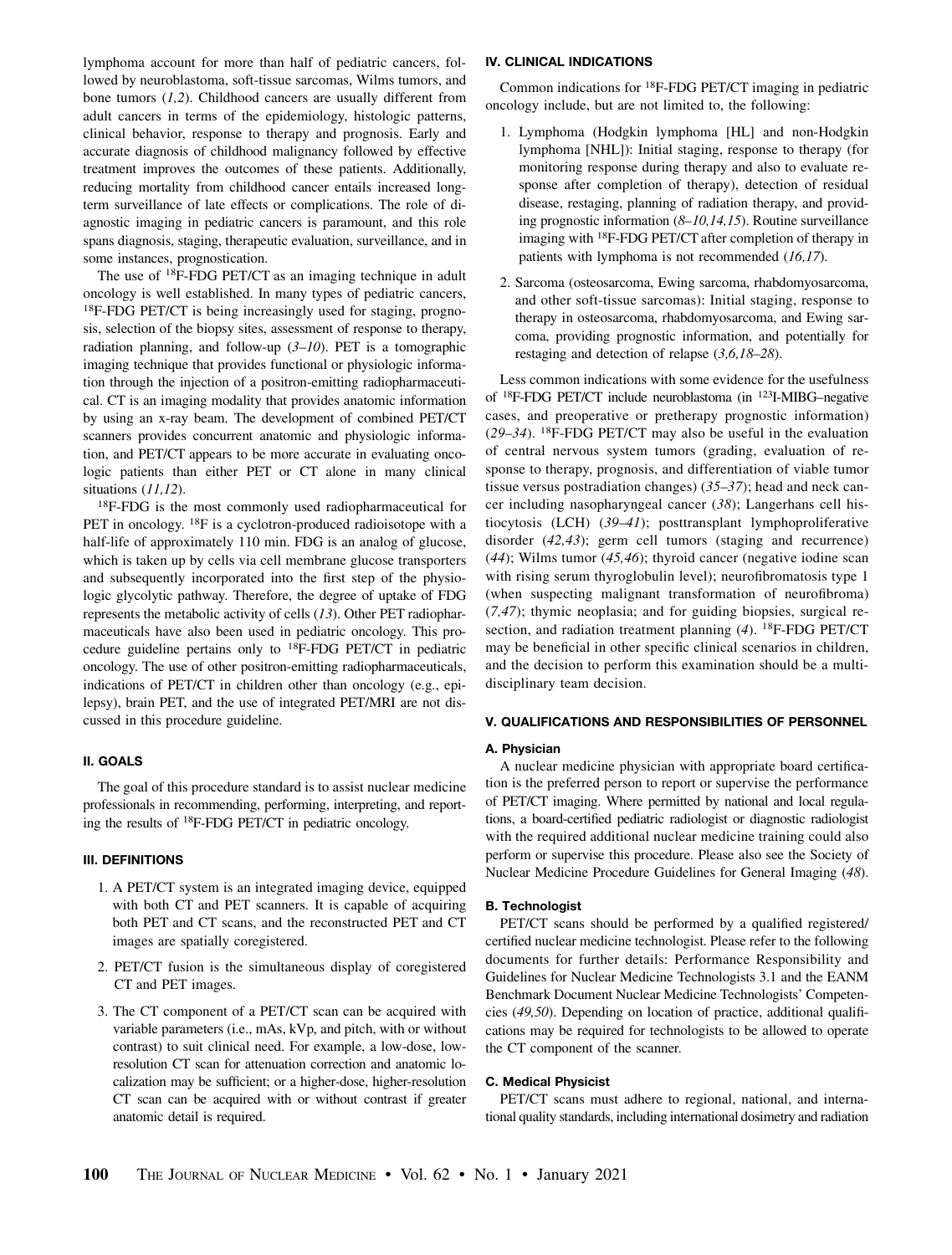precautions for patients and staff alike. A medical physicist is required for optimization of a PET/CT study and to ensure these established standards are met. A medical physicist can help us to ensure adherence to good practice, radiation dose monitoring, and development of algorithms to minimize the radiation burden of the CT. Please refer to the following documents for further details: American College of Radiology, ACR-AAPM technical standard for medical physics performance monitoring of PET/CT imaging equipment, and the European guidelines on medical physics expert (51,52).

## VI. PROCEDURE/SPECIFICATIONS OF THE EXAMINATION

# A. Request

Close collaboration between the nuclear medicine physician/ technologist and the referring physician is necessary for a safe, appropriate, and useful study. The purpose of the study (clinical indication), the histopathologic results (if available), any history of previous relevant studies, previous interventions/therapies (biopsy, surgery, chemotherapy, and radiotherapy), history of recent infections or inflammation, medications (e.g., corticosteroid, granulocyte colony-stimulating factor [G-CSF]), recent administration of enteral barium (per oral or per rectum), whether sedation or analgesia is required, and whether a diagnostic CT (with or without contrast) is needed should all be clarified before protocoling the study. If intravenous contrast material is required, history of any previous reaction to contrast agents should be sought, and current kidney function should be examined. The body coverage should be determined by the nuclear medicine physician and personalized for each patient to minimize radiation burden and based on factors including clinical indication, types of tumor, and any known/ suspected sites of disease. In general, imaging of skull base to midthigh is sufficient for lymphoma cases as it covers most of the lymph nodes, unless there is an evidence for bone/bone marrow involvement (in which case the extremities should be included), or brain involvement (in which case the acquisition starts from the skull vertex). Total body scanning is suggested in certain tumors that carry the possibility of brain or skull involvement or bone/bone marrow involvement, including sarcoma, neuroblastoma, primary brain tumors and LCH (53,54). When choosing the protocol for the CT portion of the scan, the ALARA (As Low As Reasonably Achievable) principle for radiation exposure should be considered. For example, a PET/CT for initial staging of neoplastic disease may require a diagnostic CT whereas follow-up studies may only require a low-dose CT (with the option to add a diagnostic CT limited to regions of concern.

# B. Patient Preparation and Precautions

- 1. The study should be explained in detail to the patient and parents/caregivers, who have been provided with information delivered both verbally and in writing. The indication and preparation required for the patient should be reviewed. The patient should be able to lie still for approximately 30 min. The height and weight of the patient should be measured on the day of the examination.
- 2. Patients should be fasting for  $4-6$  h before  $^{18}F$ -FDG injection to decrease serum glucose level and to maintain a low insulin level. Fasting should be continued during the uptake phase. If the patient is not NPO (nothing by mouth) in preparation for general anesthesia or sedation, then drinking only plain, unflavored water is permitted, and also encouraged to increase hydration and excretion of radiotracer. Patients are not allowed to

drink soft drinks containing sugar. Glucose-containing intravenous fluids and parenteral nutrition must be discontinued and replaced by saline intravenous fluid. The serum glucose level should be measured before the radiotracer administration. The glucose level should be below 200 mg/dL (11.1 mmol/L); the optimal level is below 140 mg/dL (7.8 mmol/L). If the blood glucose level is found to be more than 200 mg/dL (11.1 mmol/L), the referring physician should be notified and the study should be rescheduled (55–57).

- 3. The patient should be sitting in a chair or lying on a bed in a quiet, warm room for <sup>18</sup>F-FDG injection and during the uptake phase. Patients should avoid talking, playing, exercising, or chewing before and after 18F-FDG is administered. Using a pacifier is not contraindicated but its use should be noted as it causes physiologic uptake in muscles of the oral cavity. Vigorous exercise should be avoided for 24 h before the examination to avoid increased muscle uptake (58). To minimize the patient's distress and muscle tension, and for radiation safety reasons, a peripheral intravenous access should be obtained in advance. Anesthetic cream should be used to minimize pain and distraction methods can be used to decrease the patient's stress (59). If a central line or Porth-a-Cath has to be used for tracer injection (due to difficult peripheral intravenous access), the line should be flushed with a sufficient amount of normal saline solution. A standard intravenous line must also be flushed with normal saline solution before radiotracer injection.
- 4. For brain imaging, the patient should stay in a quiet and dimly lit room for both 18F-FDG injection and during the uptake phase.
- 5. Patients should empty their bladder immediately before the scan acquisition to minimize activity in the bladder (thus reducing radiation dose and image artifacts) and to ensure the patient is comfortable for the duration of the study. In small children, urination can be stimulated by holding babies/children in an upright position (gravity) or let them walk (movement) before the scan. It is suggested to change the diaper just before the image acquisition.
- 6. Bladder catheterization is not routinely recommended for 18F-FDG PET/CT studies. It may increase infection risk and stress levels for the child (60). In certain cases, however, when tumors or lymph nodes are close to the urinary bladder, catheterization or intravenous furosemide (0.5–1 mg/kg, maximum 40 mg) may be useful if the patient cannot voluntarily empty his/her bladder.
- 7. 18F-FDG uptake in brown fat can interfere with image interpretation. This occurs more frequently in children than adults. Many strategies are available to minimize brown fat uptake. A practical method to reduce brown fat uptake is to avoid cold by maintaining a warm ambient temperature of the room during uptake phase (minimum  $24^{\circ}$ C or  $75^{\circ}$ F) and providing a warm blanket (55,61,62). Patients can be asked to avoid cold environments (including excessive indoor air conditioning) for 1–2 d before the study, and to dress warmly before coming to the hospital or nuclear medicine facility on the day of the study. Premedication has also been used to reduce brown fat uptake (63–65). Oral propranolol, intravenous fentanyl, and a moderate dose of oral diazepam have been shown to be effective in reducing brown fat uptake (63,64,66–68). The recommended dose, route and time of administration, and precautions have been provided in Table 1.
- 8. The CT component of a PET/CT scan can be acquired with variable parameters (i.e., mAs, kVp, and pitch, with or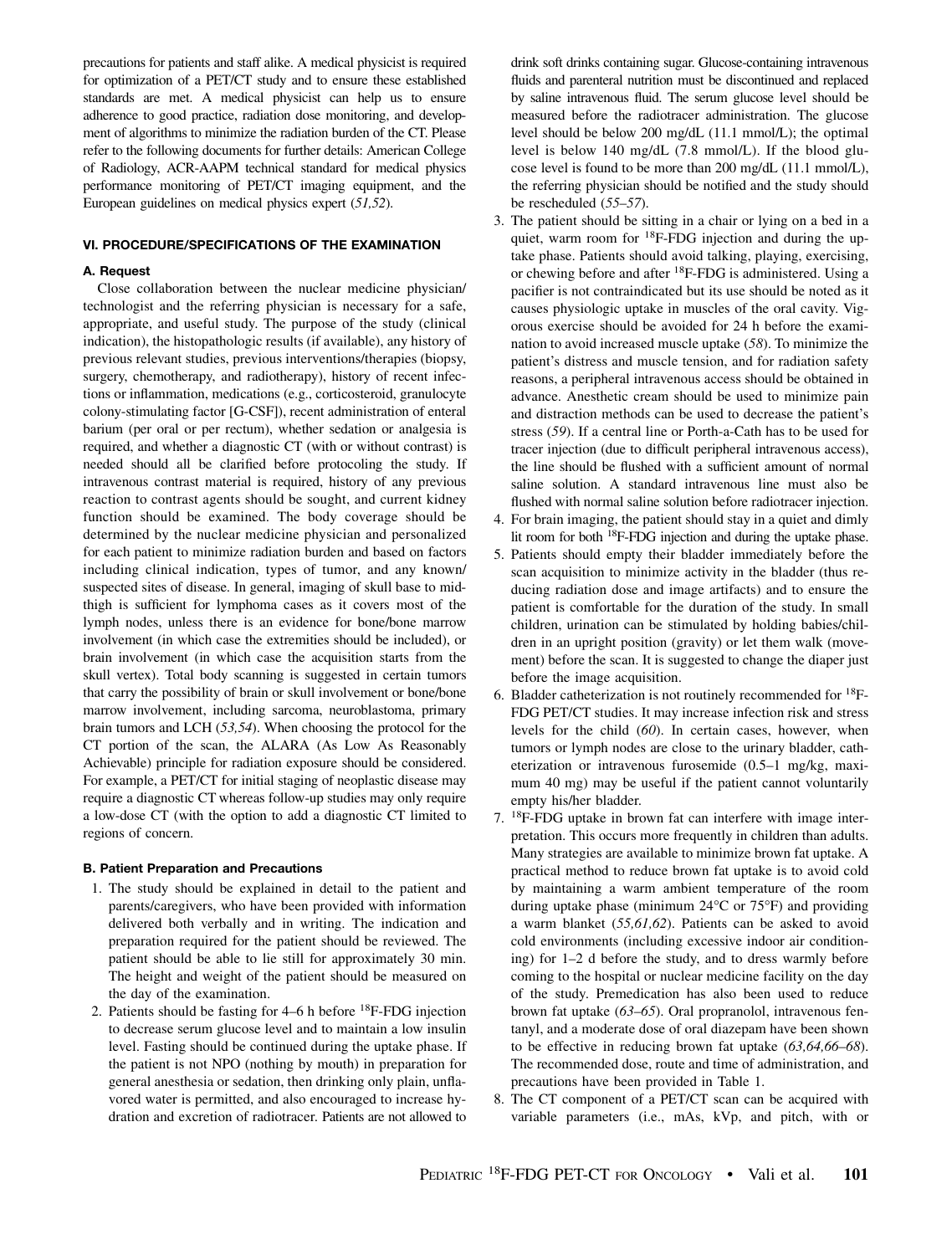TABLE 1 Premedication Used to Reduce Brown Fat Uptake

|  | Name of<br>medication        | Route of<br>administration | Recommended<br>dose                             |                  | Maximum dose Time of administration               | Comments and<br>precautions                                                                                                                             |
|--|------------------------------|----------------------------|-------------------------------------------------|------------------|---------------------------------------------------|---------------------------------------------------------------------------------------------------------------------------------------------------------|
|  | Propranolol<br>$(64 - 67)$ . | Oral                       | 1 mg/kg usually<br>$20 - 40$ mg                 | 40 mg            | 60-90 min before<br><sup>18</sup> F-FDG injection | Recommended<br>for patients<br>older than 10 y                                                                                                          |
|  | Fentanyl<br>(63, 64, 66)     | Intravenous                | 1.0 $\mu$ g/kg for patients<br>less than 25 kg  | $50 \mu g$       | 10 min before<br><sup>18</sup> F-FDG injection    | Should be injected under<br>the supervision and<br>monitoring of a physician or a<br>trained nurse according<br>to the institutional sedation<br>policy |
|  |                              |                            | $0.75 \mu g/kg$ for patients<br>less than 25 kg |                  |                                                   |                                                                                                                                                         |
|  | Diazepam<br>(63, 69)         | Oral                       | 0.080-0.096 mg/kg                               | $7.5 \text{ mg}$ | 30–60 min before<br><sup>18</sup> F-FDG injection | Especially useful for<br>anxious patients                                                                                                               |

without contrast) to suit clinical need. For example, a lowdose, low-resolution CT scan for attenuation correction and anatomic localization may be sufficient; or a higher-dose, higher-resolution CT can be acquired with or without contrast if greater anatomic detail is required. Whether the CT component of the PET/CT is low-dose CT vs. higher-dose CT; whether it is with versus without contrast; and the body coverage of the higher-dose portion of the CT scan should all be determined during protocoling and considering ALARA principles. History of allergy to iodinated contrast material, and kidney function (e.g., glomerular filtration rate, serum creatinine level), should be documented before administration of iodinated intravenous contrast. If the patient is under general anesthesia/sedation, oral contrast cannot be given unless authorized by the anesthesiologist.

- 9. Special consideration should be afforded to diabetic patients:
	- a. The referring physician or primary care physician should be consulted if any changes to dosing of insulin or other hypoglycemic medications are required to perform the study.
	- b. In most cases, it is preferable to schedule a diabetic patient for an early morning time slot.
	- c. Before 18F-FDG injection, serum glucose level must be checked. If it is found to be greater than 200 mg/dL (11 mmol/L), the study should be cancelled and rescheduled for a future date with a more effective blood glucose management strategy.
	- d. Patients who receive long-acting insulin at bedtime, and no additional insulin the following morning, should be scheduled for an early morning time slot.
	- e. Patients should not take short-acting insulin formulations before or during PET scanning, as insulin-mediated muscle uptake of 18F-FDG may limit scan interpretability. In the event that a patient cannot be scheduled for an early morning time slot, the scan can be performed a minimum of 4–6 h after administration of short-acting regular insulin. Patients who receive regular insulin with breakfast in the early morning (by 6:00 AM) should be fasted afterward and scheduled for a noon-time examination.
- f. Patients using continuous insulin infusions/pumps should be scheduled for a morning scan (8:00 AM at the latest) and have breakfast after the study. Accordingly, the pump should be kept on the nighttime/basal setting until the study has concluded (55).
- g. Although type 2 diabetes is more common in adults, it does occur in children. Patients with type 2 diabetes may be treated with oral hypoglycemic medications, insulin administration, or dietary modifications. Most of these patients can be scheduled early in the morning and should be instructed to take their medications after the scan. If the patient is on metformin, it may be held 2–3 d before the study, especially if the patient has or has had a tumor in the abdomen. Metformin may increase 18F-FDG uptake in the colon, small skeletal muscles, and liver (70–72). However, withholding metformin dose before the scan may result in hyperglycemia on the day of the scan, increasing the chance that it may need to be rescheduled and this should be checked with the referring physician. If the CT component is to be performed with intravenous contrast, metformin should be held until after the scan per local institutional protocol or the European Society of Urogenital Radiology recommendation should be followed to prevent acute kidney injury (73). Other oral hypoglycemic medications should be continued as prescribed.
- 10. For females who have reached puberty, the possibility of being pregnant must be considered, and a pregnancy test may be performed according to institutional policy. In case of pregnancy, the study will be deferred until the risks versus benefits of the scan are discussed with the referring physician and with the patient. For pregnant and breast-feeding patients, see the Society of Nuclear Medicine Procedure Guidelines for General Imaging (48).
- 11. In general, anesthesia should be avoided. If sedation or general anesthesia is necessary, institutional policy should be followed. Patients who are scheduled for a PET/CT with general anesthesia should be NPO for 6–8 h before the study. When general anesthesia is required, it will be administered immediately before image acquisition (please see SNMMI Procedure Standard for Pediatric Sedation in Nuclear Medicine 3.0 (74)).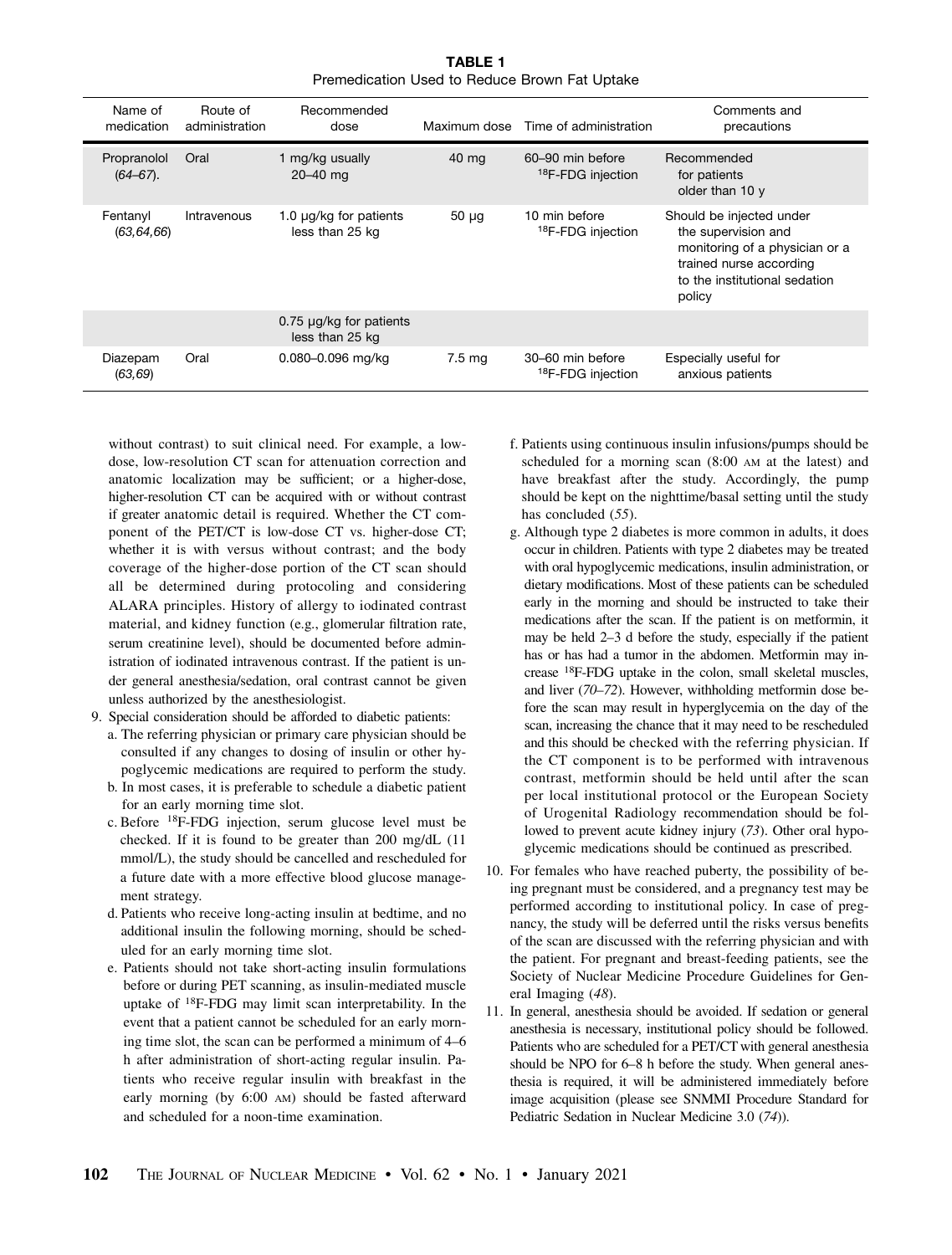12. There is no conclusive data describing the optimum time interval between therapy (chemotherapy or radiation therapy) and 18F-FDG PET/CT. Some authors suggest a minimum of 10 d after chemotherapy and 2–3 mo after radiation therapy, similar to the intervals suggested for adults. If a shorter time interval is requested for an urgent clinical situation, the PET/CT scan may still be helpful (75).

# C. Radiopharmaceuticals

*Radiopharmaceutical:* <sup>18</sup>F-FDG. For the preparation of <sup>18</sup>F-FDG, the radiopharmaceutical must be prepared by a qualified company or by qualified personnel using methods that fulfill regulatory requirements. Radiopharmaceutical quality control is usually performed by the manufacturer.

The administered activity should be the lowest possible dose that will produce diagnostic image quality. This, in part, depends on the acquisition techniques and the sensitivity of the PET/CT scanner (76–79). The administered activity should follow the 2016 Update of the North American Consensus Guidelines for Pediatric Administered Radiopharmaceutical Activities and the 2016 EANM pediatric Dosage Card (80–82). The administered activity of 18F-FDG is 3.7–5.2 MBq/kg (0.10–0.14 mCi/kg) for a body PET/CT scan (with a minimum of 26 MBq [0.7 mCi]) and 3.7 MBq/kg (0.10 mCi/kg) for a brain PET/CT scan (with a minimum of 14 MBq [0.37 mCi]) (Table 2). Please see the EANM pediatric Dosage Card and the North American Guidelines for Pediatric Nuclear Medicine for high-quality images at low radiation dose  $(81,82)$ . The administered dose, however, can be optimized according to the institutional policy and for certain PET systems (please see the section XI. RADIATION SAFETY IN IMAGING, #3.).

The radiation dose to the patient depends on both the administered dose of 18F-FDG and the CT dose. Please see Table 2 for the radiation dose to the patient attributable to injected 18F-FDG radiotracer. Table 3 shows examples of injected activity and approximate effective dose for administration of 18F-FDG for body (not brain) imaging. The radiation dose contributed by the CT component of the study depends on many factors, which are described in ''optimization of CT dose'' in the protocol section.

# D. Protocol/Image Acquisition

The protocol and image acquisition depend on many variables, including PET/CT instrumentation (PET/CT scanners, software, etc.) and indication for the scan (i.e., clinical question, type of tumor, etc.). The protocol should also comply with the institutional policy. Therefore, each institution may have its own unique PET/CT protocols. The study typically commences with the localizer radiograph scan, followed by CT and PET emission imaging. Although this is the common order, most PET/CT systems also support PET then CT imaging, which may be preferred in some settings. The data are reconstructed and transferred to the picture archiving and communication system (PACS) for review.

CT. The CT component of the PET/CT should be acquired with the same patient positioning as the PET acquisition. The CT technique factors should be set based on the desired goal for each region of the body. In general, the goals for the CT image, from lowest to highest technique, are: CT for attenuation correction only (CTAC); CT for attenuation correction and anatomic localization  $(CTAC+CTL)$ ; and CT for attenuation correction, anatomic localization, and CT-derived additional diagnosis  $(CTAC+CTL+Dx)$ (86,87).

Attenuation correction is an essential step to generate accurate PET images and accounts for loss of detected photon pairs from photon scattering and photoelectric effects. Considering that PET attenuation correction does not require high-spatial-resolution, low-noise CT images, a CTAC scan can be acquired at a very low radiation dose. That said, it does require the CT images to be free from biasing artifacts that can result from photon starvation, an effect in the extremely low-dose regimen. In practice, CTAC images can be acquired with some of the lowest technique settings on a system, but should be tested to ensure that photon starvation, streaklike artifacts are not present in images of appropriate-sized objects (88,89).

Anatomic localization of the PET image is a common goal during PET interpretation. The technique and resulting image quality required for this goal should depend on institutional preference. In most practices, the localization examination can be acquired with a much lower radiation dose than a conventional diagnostic CT study. If the intention is to use the CT for additional diagnostic decisions, whether with contrast enhancement or not, then the CT should be acquired with the standard institutional CT protocols.

All of the CT protocols should be tailored for pediatric patients, using weight-based, size-based, or vendor-provided pediatric protocols that automatically adjust for the patient size (dose modulation). Adjusting the techniques based solely on age is not recommended considering the size variations in the pediatric population (90). Table

TABLE 2

Recommending Linear Dosing Guidelines, Critical Organ Dose, and Effective Dose to Healthy Subjects After Administration of 18F-FDG (*83*–*85*)

| Patient                                          | Administered activity MBq/kg (mCi/kg)                    | Organ receiving the largest radiation<br>dose* mGy/MBq (rad/mCi) | Effective dose*<br>mSv/MBg (rem/mCi) |
|--------------------------------------------------|----------------------------------------------------------|------------------------------------------------------------------|--------------------------------------|
| <b>Newborn</b>                                   |                                                          |                                                                  | $0.21(0.77)^{\dagger}$               |
| Child (1 y old)                                  | Body: 3.7-5.2 (0.10-0.14)<br>Minimum: 26.0 MBq (0.7 mCi) | Bladder, 0.51 (1.9)                                              | 0.080(0.30)                          |
| Child (5 y old)                                  |                                                          | Bladder, 0.36 (1.3)                                              | 0.048(0.18)                          |
| Child (10 y old)                                 |                                                          | Bladder, 0.24 (0.91)                                             | 0.032(0.13)                          |
| Child (15 y old)                                 | Brain: 3.7 (0.10)<br>Minimum: 14 MBq (0.37 mCi)          | Bladder, 0.16 (0.60)                                             | 0.022(0.08)                          |
| Adult                                            |                                                          | Bladder, 0.15 (0.49)                                             | 0.019(0.07)                          |
|                                                  |                                                          |                                                                  |                                      |
| *Reference (85).<br><sup>†</sup> Reference (84). |                                                          |                                                                  |                                      |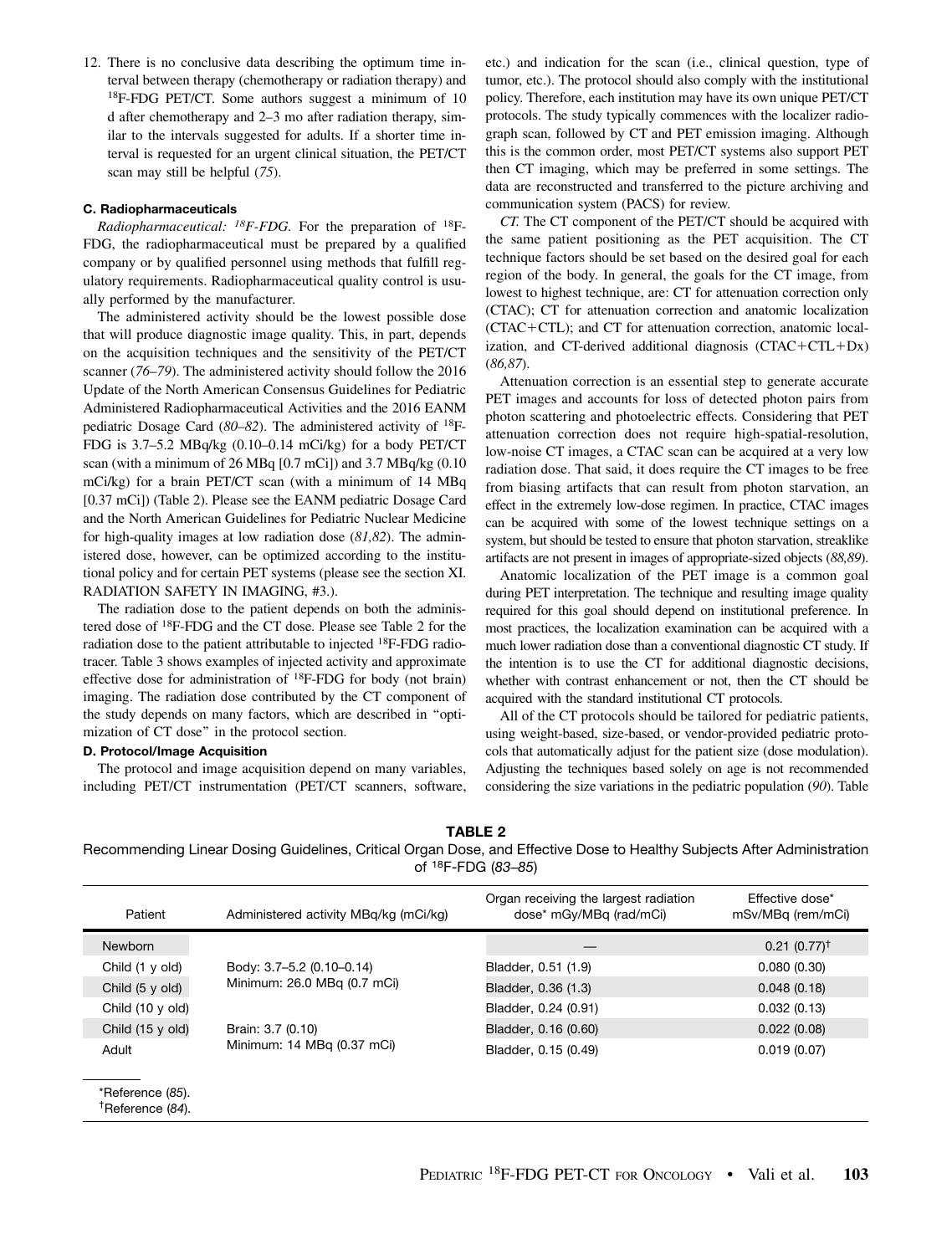TABLE 3

|  | Examples of Injected Activity and Approximate Effective Dose for Administration of <sup>18</sup> F-FDG for Body (Not Brain) Imaging |  |
|--|-------------------------------------------------------------------------------------------------------------------------------------|--|
|--|-------------------------------------------------------------------------------------------------------------------------------------|--|

| Patient              | Example weight (kg) | Example injected activity range MBq (mCi) | Effective dose (mSv) |
|----------------------|---------------------|-------------------------------------------|----------------------|
| Neonate              |                     | $26 - 36(0.7 - 1)$                        | ~10.5                |
| Child (1 y old)      | 11                  | $41 - 57$ $(1.1 - 1.5)$                   | $-3.9$               |
| Child $(5 \vee$ old) | 20                  | 74-104 (2-2.8)                            | $-4.3$               |
| Child (10 y old)     | 36                  | $133 - 187(3.6 - 5.1)$                    | $-5.1$               |
| Child (15 y old)     | 60                  | $222 - 312(6 - 8.4)$                      | $-5.9$               |
| Adult (sex average)  | 70                  | 259-370 (7-10)                            | $-6.0$               |

4 presents some suggested technique levels for different patient weights for body imaging and are for recommendation only. Technique factors should be set by each institution and may vary based on the local preference, technologist experience, scanner hardware, and available reconstruction methods. When preparing CT protocols with the variety of available technique factors (mAs, kVp, pitch, etc.), modern CT systems will report the predicted CTDIvol (computerized tomography dose index volume) and dose length product (DLP) to reference phantoms (16 or 32 cm). This measure represents the total photon flux and is directly proportional to radiation dose to the patient. Depending on the patient's size, the radiation dose (as summarized by the CTDIvol levels and DLP) can be reduced by decreasing the mAs or kVp and increasing the pitch (87). A qualified medical physicist should be consulted on all pediatric PET and CT protocols. Other factors including appropriate patient positioning and optimizing the field of view, newer PET/CT scanners with advanced instrumentation/software, reducing patient motion (to avoid repeating image acquisition), and appropriate quality control of equipment are all important factors in reducing radiation dose. For a complete review of optimization of radiation dose to the pediatric patient in PET/CT, please refer to the article by Parisi et al. (87).

With these different techniques, there are several potential permutations of acquisitions. These techniques are for general information only. Clinical protocols should be confirmed by each institution.

1. PET/CT with CTAC only. This study would acquire the CT for only attenuation correction over the identical scan range as the PET acquisition. In a pediatric population the lowest possible settings should be used to limit radiation burden. With this

technique the CT would provide only limited value for anatomic localization/correlation of the PET signal.

2. PET/CT with  $CTAC+CTL$  over the identical scan range as PET.

For both 1 and 2, a separate diagnostic CT may be needed and acquired for a specific part of the body. For example, diagnostic chest CT may be performed separately to evaluate for lung nodules. This separate CT examination will not be used for PET corrections.

- 3. PET/CT with a low-dose CT for attenuation correction or anatomic localization over a portion of the PET acquisition and a Dx CT over the remaining portion of the PET acquisition. For example, in a patient with lymphoma who has already had a Dx CT scan of the neck and chest, it may not be necessary to repeat the Dx neck and chest CT scan at the time of the PET examination. The study can be obtained with a  $CTAC+CTL$  neck and chest scan, followed by a Dx CT scan of the abdomen and pelvis and completed by a CTAC+CTL scan of the extremities. With this protocol, the extra radiation from a repeated Dx CT scan of the neck and chest will be avoided. If the PET/CT scanner software does not support the acquisition of both Dxand low-dose CT examinations in the same series to permit attenuation correction, the examination may be acquired with a CTAC+CTL of the whole PET acquisition and a separate  $Dx$ CT scan for the diagnostic targeted body area (following approach 2 above).
- 4. PET/CT with a Dx CT of the same coverage (the CT is used both for attenuation correction and for diagnostic interpretation).

TABLE 4 Approximate Technique Ranges for the 3 Common Types of CT Acquisitions of the Chest+Abdomen+Pelvis Region for PET/CT for Different Size Patients

|               |                       |                 |             | CTDIvol (mGy)* |               |  |
|---------------|-----------------------|-----------------|-------------|----------------|---------------|--|
| Weight (kg)   | Lateral distance (cm) | Average age (y) | <b>CTAC</b> | $CTAC+CTL$     | $CTAC+CTL+Dx$ |  |
| $2.5 - 12.2$  | $7 - 11$              | $<$ 1           | $0.6 - 0.8$ | $1.1 - 1.5$    | $1.9 - 2.5$   |  |
| $8.1 - 23.8$  | $12 - 18$             | $1 - 5$         | $0.7 - 1.0$ | $1.4 - 2.0$    | $2.4 - 3.4$   |  |
| $14.7 - 45.6$ | $19 - 23$             | $5 - 10$        | $0.8 - 1.3$ | $1.6 - 2.6$    | $2.7 - 4.3$   |  |
| 25.9–78.3     | $24 - 28$             | $10 - 15$       | $1.1 - 1.7$ | $2.1 - 3.4$    | $3.5 - 5.7$   |  |
| 40.5-95.7     | $29 - 33$             | $>15$           | $1.6 - 2.6$ | $3.1 - 5.3$    | $5.2 - 8.8$   |  |

\*CTDIvol ranges represent the dose to the CT dose index 32-cm phantom. Older scanners may report body protocols on pediatric patients as the CTDIvol to the 16-cm phantom. To convert the above CTDIvol 32-cm phantom measurements to the 16-cm phantom, multiply these values by 2.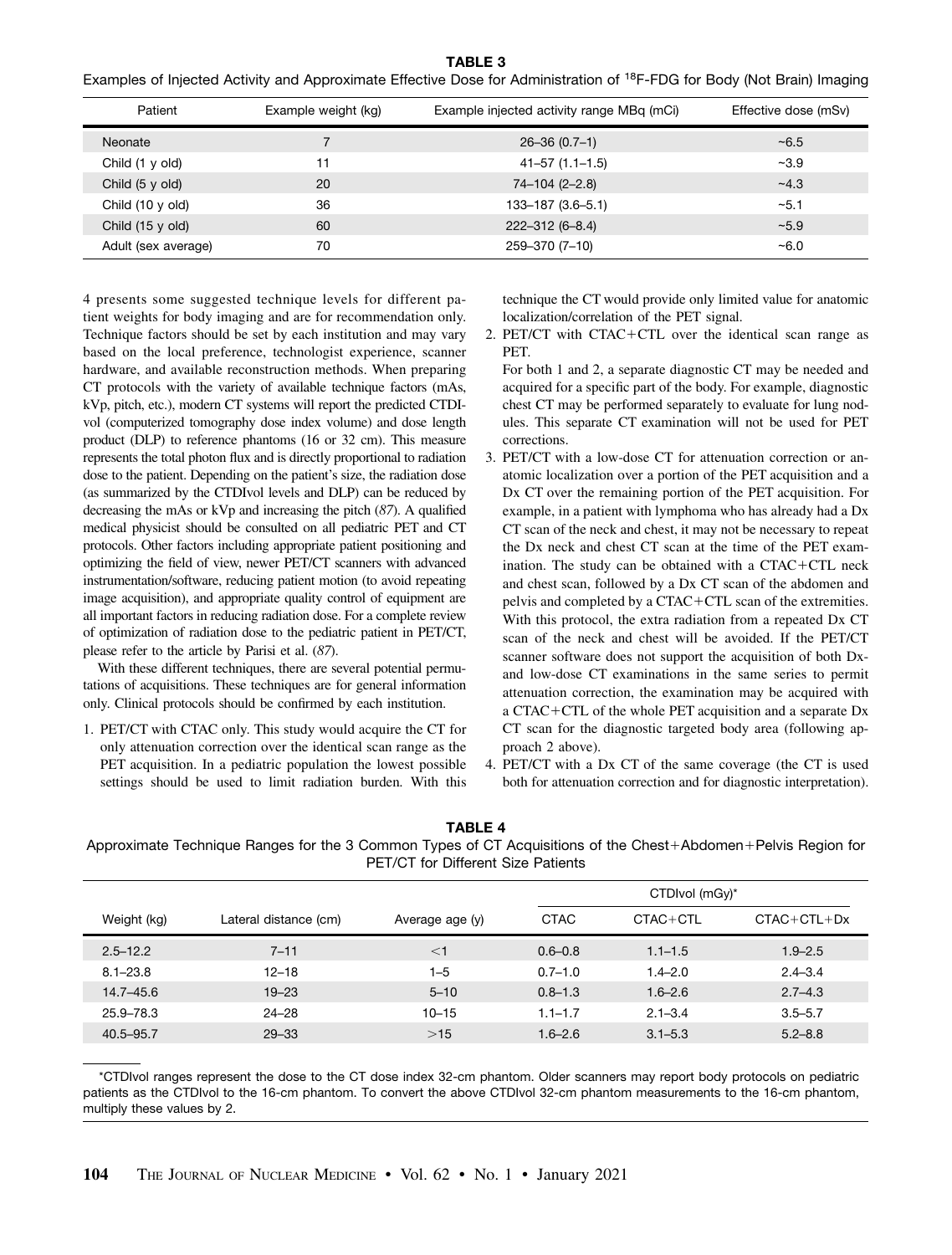Dx CT scan may be performed with intravenous or oral contrast. Using intravenous or oral contrast for a Dx CT scan within a PET/CT study can affect the calculated SUVs in tumor and reference tissues (91,92), however, the difference is generally not clinically significant when performing visual-only assessment; it can be used when contrast is clinically indicated and numerically accurate SUV measurements are not required.

PET. The PET acquisition starts immediately after the CT acquisition while the patient is in the same position. The recommended uptake time (time between 18F-FDG injection and start of the PET acquisition) should be 60 min. In certain cases, a longer uptake time such as 90–120 min (e.g., a suspicious lesion in the abdomen to increase the target-to-background activity or to identify physiologic bowel activity) or dual-time-point imaging (e.g., to differentiate inflammation vs. viable tumor in the monitoring of brain tumor after therapy) may be useful (75,87,93). The duration of the acquisition depends on the administered dose and the sensitivity of the PET scanner and for conventional systems typically operated with acquisition durations on the order of 1–3 min per bed positions. This time may be shorter with newer, more sensitive PET systems. Additionally, acquisition duration may need to be increased if there is a delay in PET acquisition, in lower sensitivity scanners, for low injected activities, and for obese patients. All follow-up PET/CT scans should ideally be performed within the same timing parameters as the baseline scan. When a follow-up scan differs in duration of uptake time, the measured SUVs are not accurately comparable to the prior scan.

The body coverage of the PET acquisition depends on the indication and suspected sites of disease. On one hand, the study should cover all necessary areas of the body with potential tumor involvement for accurate evaluation of extent of disease. On the other hand, certain parts of the body may be excluded to minimize the radiation dose from the low-dose CT for attenuation correction and to reduce time of acquisition (less patient motion and less need for sedation). For baseline PET/CT in lymphoma, a total-body coverage from vertex to toes is preferred. However, for follow-up PET/CT in lymphoma patients with no suspicion for bone/bone marrow or extremity involvement, it is suggested to obtain the images from skull base to mid-thigh. For other tumors with a higher likelihood of extremity involvement, such as LCH, melanoma, sarcoma, and neuroblastoma, total-body coverage from vertex to toes is suggested.

When a tumor is in the pelvic region or adjacent to the bladder, reversing the direction of the PET acquisition (i.e., from toes to skull base, instead of from skull base to toes), insertion of a bladder catheter, or administration of intravenous furosemide may be useful in decreasing artifacts from very intense, excreted radioactivity in the bladder (94).

Arms can be placed in different positions depending on the indication of the study. However, the shoulders often create CT beam-hardening artifacts that result in inaccurate attenuation correction. When the arms are positioned over the head, beam-hardening artifacts may occur in the neck CT images. Similarly, positioning the arms down at the patient's sides may result in beam hardening in CT images of the upper chest. Having patients link their hands and rest them on the front of their pelvis, or placing the arms at the patient's sides but slightly elevated off the bed (in an oblique coronal plane, anterior to the torso), may be more comfortable for the patient and minimize CT beam-hardening artifacts in the chest, while not interfering with neck imaging. Alternatively, arms can be placed above the head for PET/CT of the chest and upper abdomen, followed by arms-down PET/CT of the neck only.

The filtered backprojection reconstruction method has been largely replaced by iterative reconstruction techniques. Iterative reconstruction with time-of-flight capabilities will likely improve the image quality and may enable reduced administered radiation dose while maintaining sufficient image quality. In addition, resolution recovery methods that include point spread function modeling may be beneficial, but should be evaluated by each institution for the desired tasks to ensure that they do not result in inaccurate quantitation. The reconstructed images should be displayed in axial, coronal, and sagittal planes as well as the rotating maximum-intensity-projection image (95). The minimum series to display are attenuation-corrected PET images, non–attenuated-corrected PET images, and coregistered CT images with or without fused PET/CT images (94). For all of the above acquisition and reconstruction settings, each local site should evaluate the available options on their imaging system and, based on the local resources (e.g., time available for each patient scan), adjust protocols to ensure that image quality according to those responsible for interpretation is sufficient for all desired diagnostic tasks.

# E. Interpretation

It is essential to check the quality of images and factors that may influence the SUV (e.g., the administered activity, patient's weight and height) before interpretation of the study. Any focus of 18F-FDG uptake that is greater in intensity than the surrounding background activity, and that is not physiologic, should be noted. This should be compared with a corresponding CT scan. Furthermore, the uptake abnormality should be described qualitatively as being mild, moderate, or severe, with semiquantification measured in terms of SUV, or compared with the blood-pool and liver background activity. Conversely, if an abnormality is noted on CT or other anatomic modality, that abnormality should be characterized on PET in terms of its metabolic activity. Both the attenuationcorrected and non–attenuation-corrected PET images should be reviewed. Deauville 5-point scale (Deauville 5PS) can be used in the initial staging and assessment of treatment response in HL and certain types of NHL.

In order to avoid misinterpreting normal findings as abnormal, the interpreter should be aware of the physiologic <sup>18</sup>F-FDG activity (please see the section of ''Sources of Error''). Furthermore, the patient's clinical history, indication for scanning, technique of the examination, and any interventions/factors that may interfere with accurate interpretation of findings should be reviewed.

Pitfalls: More Common in a Pediatric Population.

#### 1. Thymus

In children, there is typically mild to moderate homogeneous  $18$ F-FDG uptake in the thymus (96–98). This uptake decreases with age as the thymus undergoes fatty infiltration and eventually involutes in adulthood. Usually, during childhood the thymus is quadrilateral in shape, and in adolescence it takes on a triangular shape (98). Further investigation may be warranted in cases in which the thymic uptake is high, focal, and heterogeneous or if there are CT findings suggestive of an abnormality. It is also possible to see an ectopic thymus especially in the cervical region. Thymic size and uptake may increase after chemotherapy due to a phenomenon called thymic rebound.

# 2. Brown fat

Activated brown fat tissues often show increased 18F-FDG uptake, which is typically bilateral and symmetric and can be seen in the neck, supraclavicular regions, axillae, mediastinum, paravertebral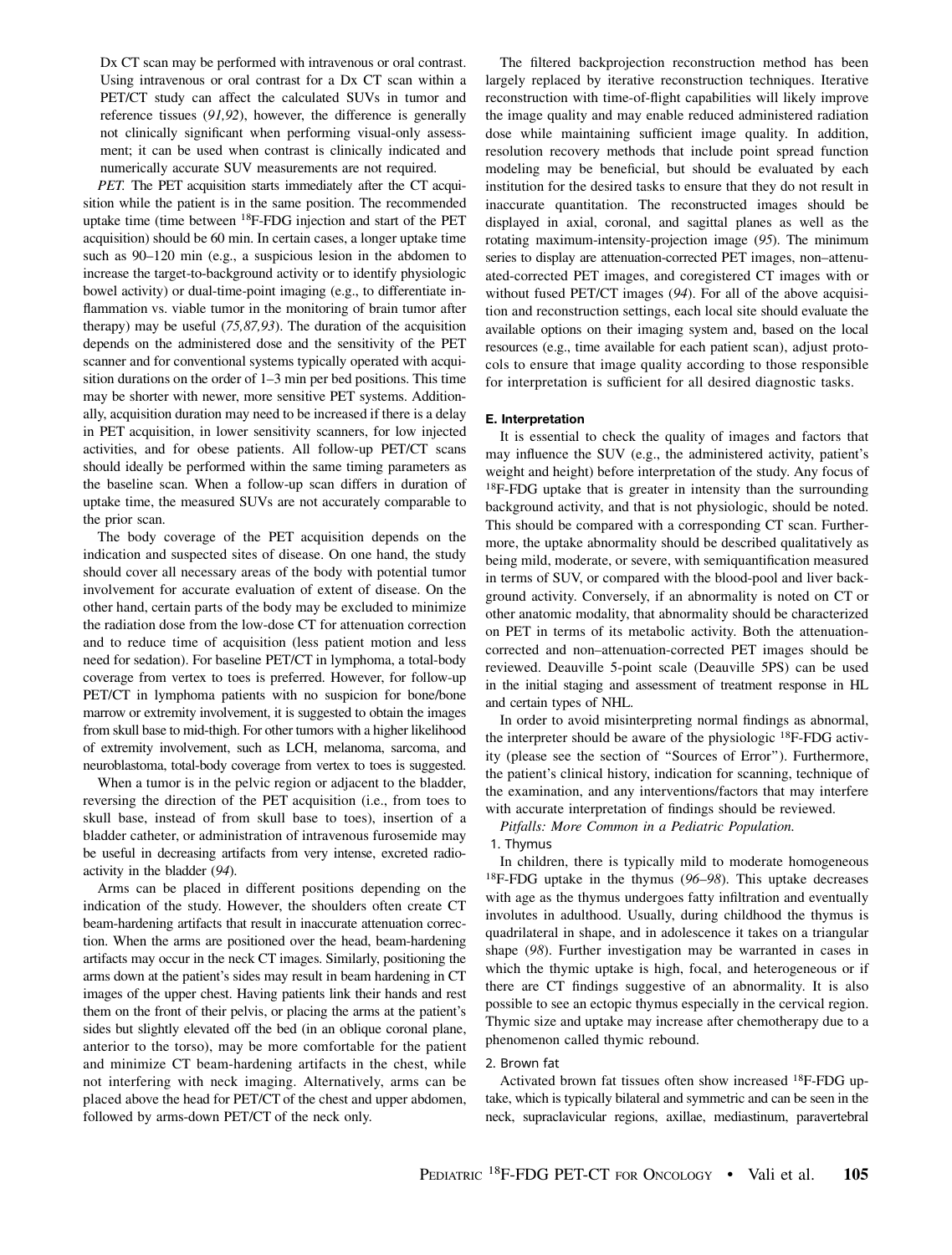regions, and perinephric areas (96,99). The distribution and pattern of uptake, and correlation with CT scan (hypodense fat-attenuation foci), are helpful to differentiate physiologic brown fat uptake from pathologic 18F-FDG activity. Please see ''Patient Preparation and Precautions,'' section B, for the strategies to minimize brown fat uptake.

#### 3. Muscle uptake

Visualization of muscle uptake is not uncommon in children. Laryngeal muscle uptake secondary to patients talking during the uptake phase, uptake in masseter muscles due to chewing or sucking (pacifier), uptake in the diaphragm and intercostal muscles due to crying, and muscle uptake due to spasm or recent use of a specific muscle are some examples of situations that can result in nonpathologic increased uptake in muscles.

# 4. Waldeyer's ring

Physiologic increased 18F-FDG uptake is seen in Waldeyer's ring, which is an area of concentrated lymphoid tissues around the naso- and oropharynx, including the adenoids, palatine, and lingual tonsils (100). Further investigation is needed if the uptake is asymmetric or very intense, or in case there is correlative anatomic abnormality on CT. It is also common to see uptake in reactive lymph nodes in children (101).

# 5. G-CSF effect

Bone marrow often shows a diffuse intense 18F-FDG uptake after hematopoietic stimulating drugs such as G-CSF. An interval of 3 wk between administration of the long-acting form of G-CSF and 18F-FDG PET/CT is suggested to minimize the increased marrow uptake caused by G-CSF ( $102$ ). If <sup>18</sup>F-FDG PET/CT is done in the middle of chemotherapy (interim PET) and the study cannot be postponed, the reduced sensitivity of bone marrow evaluation due to G-CSF effect should be explained in the report.

#### 6. Motion artifact

Due to the time duration of PET acquisition, patient motion often occurs in children. Such motion can interrupt the PET scan, leading to insufficient image quality and potentially necessitating a repeat study (60). The technologist can reduce motion artifact by using positioning aids such as radiolucent pads, sponges, pediatric boards, and strips of tape across the body or forehead. Motion artifacts can also be avoided with entertainment or distraction methods during the acquisition (e.g., movie screen in the ceiling). If the patient moves between the PET and CT imaging, attenuation in a part of the body may be over- or undercorrected, creating erroneously lower or higher 18F-FDG activity. Evaluation of nonattenuated corrected images is helpful for discerning motion artifacts from true uptake abnormality.

Pitfalls: Similar to an Adult Population. Other sources of errors include visualization of sites of injection (i.e., radiopharmaceutical injection site, intramuscular injections, vaccinations, etc.), activity in the central line or Porth-a-Cath, physiologic activity in the gastrointestinal tract and urinary tract, physiologic activity in the uterus and ovaries (especially during menstruation and ovulation), and posttreatment inflammation (e.g., after biopsy, surgery, radiotherapy, or less commonly chemotherapy) (69,103,104).

Although 18F-FDG PET/CT is very sensitive in many malignant diseases, it is nonspecific and may show increased uptake in other conditions. 18F-FDG uptake may increase in infectious and inflammatory conditions (e.g., tuberculosis, fungal, viral, and bacterial infections). Benign neoplasm (e.g., adenoma, fibrous cortical defect,

plexiform neurofibroma) may also show increased 18F-FDG uptake. Some conditions may result in low relative tumor uptake of 18F-FDG and create false-negative results including recent radiation or chemotherapy, tumor necrosis or hypoxia, recent high-dose corticosteroid therapy, hyperinsulinemia and hyperglycemia, and certain tumors that are not consistently  $^{18}$ F-FDG–avid (e.g., low-grade brain tumors, well-differentiated tumors including thyroid cancer and neuroendocrine tumors, mucinous tumors, and some types of lymphoma) (69). Small lesions (approxi $m$  mately  $\leq 1$  cm) may be below the size threshold for characterization by PET, resulting in false-negatives.

# VII. DOCUMENTATION/REPORTING

A generic report template is provided in the SNMMI Guideline for General Imaging ([http://snmmi.files.cms-plus.com/docs/General\\_](http://snmmi.files.cms-plus.com/docs/General_Imaging_Version_6.0.pdf) Imaging Version 6.0.pdf). The report is a communication tool and a legal document. It should be comprehensive and answer the clinical question. The report should be prepared in a timely manner. If there is an important finding requiring immediate attention, a verbal report via direct communication to the referring physician should be performed, before the written report is completed. The date and time of verbal report and the name of medical provider who received and understood this report should be documented in the written report.

It is good clinical practice to provide a structured report. Standardized reporting structure increases the likelihood that all relevant areas are addressed  $(105)$ . The following elements are suggested for a structured report:

### A. General Information

- 1. Study identification.
- 2. Clinical information: Diagnosis, indication(s) for the study (staging/follow-up after treatment, relevant treatment or symptom history).
- 3. Comparison examinations: Name the prior examinations related to the current examination (including previous 18F-FDG PET/CT, CT, MRI, radiography, and ultrasound) and the dates of these examinations. If prior images are not available for direct comparison, but the report from a prior examination is available, state that correlation is made to this report.

#### B. Procedure Description and Imaging Protocol

- 1. Administered activity and route of administration of 18F-FDG.
- 2. 18F-FDG uptake time
- 3. Serum glucose level before the radiotracer administration.
- 4. If any other intervention has been done for the PET/CT, such as insertion of urinary catheter, any medication used for reducing brown fat uptake, or any procedures or medication used for reducing pain.
- 5. Sedation/anesthesia procedures, if any.
- 6. Specific protocol for PET including the body coverage (e.g., skull base to mid-thigh).
- 7. Specific protocol for CT including low-dose or Dx CT, if any oral or intravenous contrast was used, body coverage of Dx CT if performed.
- 8. Any specific reconstruction protocols such as EANM Research Ltd. (EARL) harmonization protocol (106,107).
- 9. If there are any problems that may affect the study quality, such as patient motion.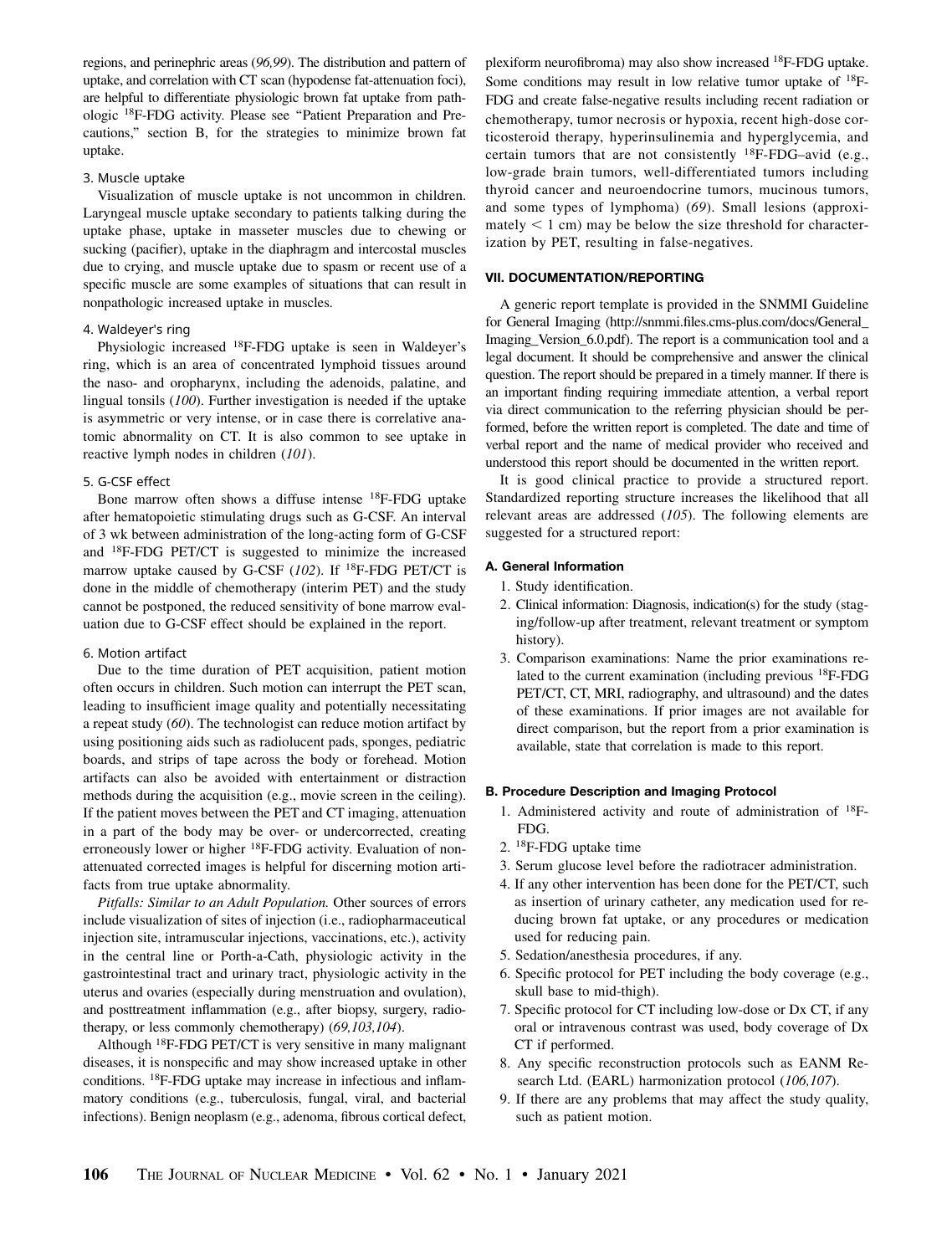# C. Body of Report

1. Description of findings: Describe the location, extent, and intensity of any abnormal 18F-FDG activity and describe relevant CT morphologic findings related to PET abnormalities on CT images. The intensity of 18F-FDG activity can be described as mild, moderate, or intense. It can alternatively be described semiquantitatively as the SUV (usually SUV<sub>max</sub>). The intensity of 18F-FDG activity can be also compared with the blood-pool and liver background activity, especially in lymphoma after therapy (108).

If any specific grading systems such as Deauville criteria are used, the scores should be reported.

Any incidental finding on either PET or CT should be reported. The clinical question should be addressed even if no abnormality is detected in the area related to the clinical question.

If the CT scan was requested and performed as a diagnostic examination, then the CT component of the study may be reported separately from the PET findings. If there is a separate diagnostic CT report, it should be mentioned in the PET/CT report that this is the case.

- 2. Comparison: The findings should be compared with the previous relevant studies.
- 3. Limitations: The limitations, if any (e.g., previous G-CSF use and limited bone marrow evaluation, patient motion, altered biodistribution of radiotracer, etc.) and how they may affect the results of the study should be reported.

# D. Impression: This includes the overall interpretation of the findings with recommendations (if any), and specifically addresses the reason for the study

Finally, it is important to review the report to make sure there are no typographic errors (e.g., spelling, left/right mismatch), that all components of a structured report are included, and most importantly, that the clinical question is addressed (109).

#### VIII. EQUIPMENT SPECIFICATIONS

See the SNMMI procedure guidelines for tumor imaging using 18F-FDG PET/CT and 18F-FDG PET/CT: EANM procedure guidelines for tumor imaging: version 2.0 (75,95).

# IX. QUALITY CONTROL AND IMPROVEMENT

For quality control of PET see the following:

- 1. SNMMI procedure guidelines for tumor imaging using 18F-FDG PET/CT and
- 2. FDG PET/CT: EANM procedure guidelines for tumor imaging: version 2.0 (75,95).

For quality Control of CT, see the following:

- 1. The ''Quality Control'' sections of the American College of Radiology Practice Guideline for the Performance of CT of the Extracranial Head and Neck in Adults and Children (110)
- 2. The American College of Radiology Practice Guideline for the Performance of Pediatric and Adult Thoracic CT (111), and
- 3. The American College of Radiology Practice Guideline for the Performance of CT of the Abdomen and CT of the Pelvis (112).

For quality control of other equipment including computers, software, and monitors, see the SNMMI Guideline for General Imaging (48).

# X. SAFETY, INFECTION CONTROL, AND PATIENT EDUCATION CONCERNS

Imaging should follow local safety protocols. See also the SNMMI Guideline for General Imaging and ACR Position Statement on Quality Control and Improvement, Safety, Infection Control and Patient Education (113).

# XI. RADIATION SAFETY IN IMAGING

Please also see Pediatric Radiopharmaceutical Administration: ''Follow the new North American Guideline for Pediatric Nuclear Medicine for high-quality images at low radiation dose" (80).

The radiation dose from CT depends on many factors including whether the study is a diagnostic or low-dose CT. Please see the CT section under ''Protocol/Image Acquisition'' for further details. The effective dose from the CT component can vary approximately between 1 and 10 mSv (in some cases more). The radiation dose from the PET component depends on the administered activity (based on weight) and the patient's age. The effective dose per MBq of administered activity is higher in younger children than it is in older children. For example, the effective dose per MBq of administered activity is 0.095 mSv in a 1 y old (9.8 kg), 0.050 mSv in a 5 y old (19 kg), and 0.025 mSv in a 15 y old (57 kg) (Table 2). The bladder receives the highest organ dose in all ages of patients; therefore, adequate hydration before and after the study is of utmost importance.

The following points should be considered regarding radiation exposure for patients and others:

- 1. Medical personnel, including nuclear medicine physicians, medical physicists, and technologists, have a responsibility to minimize radiation doses to individual patients, to staff, and to members of the public. The radiation exposure to staff arises from preparation of the radiotracer, administration of the activity, waste handling, and also close contact with the patient after injection (114).
- 2. The administered dose should be optimized to allow for production of high-quality diagnostic images.
- 3. We suggest that the administered dose recommendation in this guideline be followed. However, the administered dose may be reduced when appropriate. The administered dose may be reduced with new PET systems with a wider axial field of view or equipped with more efficient detector systems (e.g., silicon photomultipliers), or in certain examination protocols. In these cases, it is important to ensure that the reduced-dose study results in high-quality diagnostic images.

#### XII. ACKNOWLEDGMENTS

The guidelines were brought to the attention of SNMMI and the relevant EANM Committees as well as the EANM national member societies. The comments and suggestions from members of the SNMMI and the EANM Oncology & Theranostics, Radiation Protection, Physics, Thyroid and Technologist committees as well as the EANM national member societies of Belgium, Germany, Finland, Malta, Portugal, and Spain are highly appreciated and have been considered for these guidelines.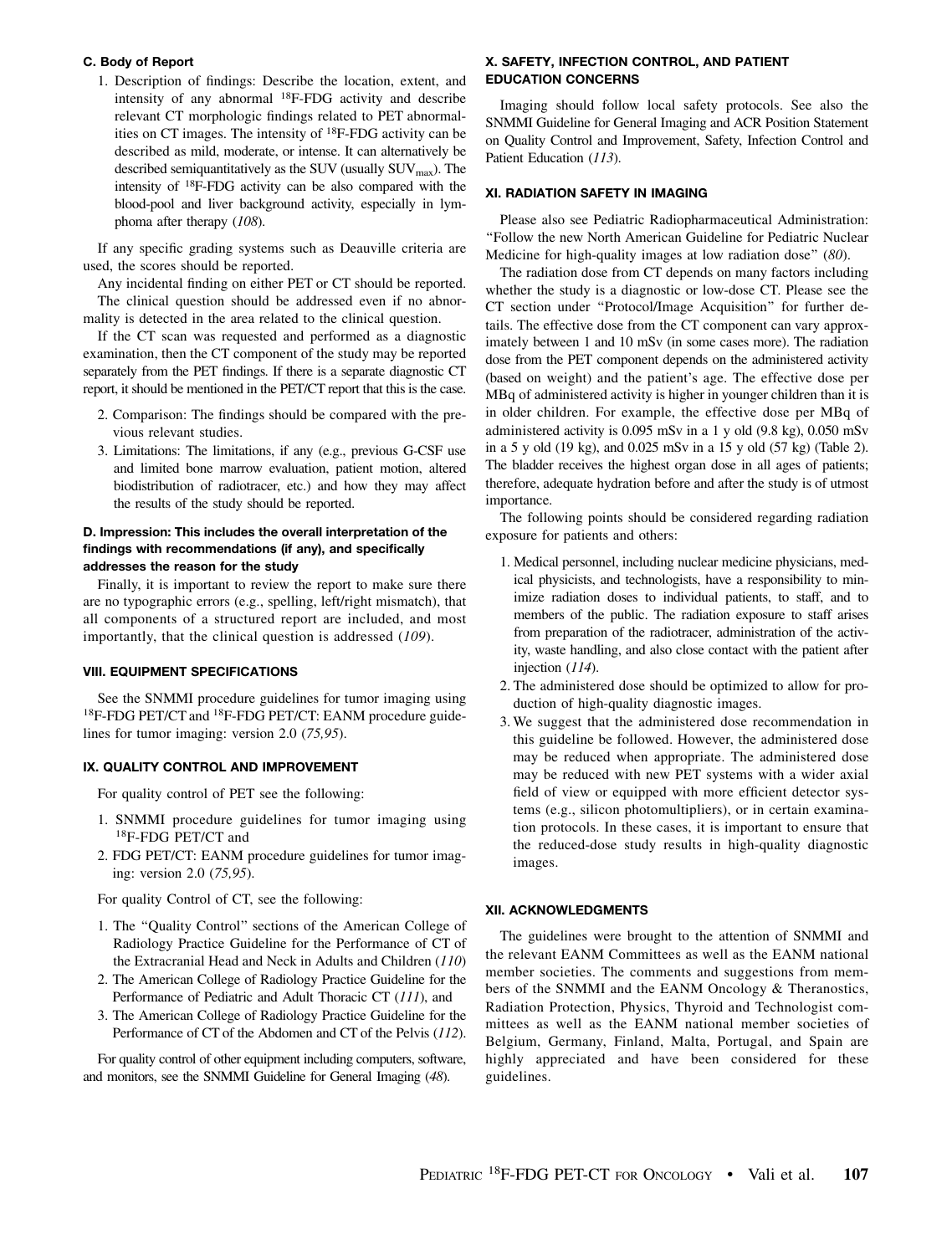#### XIII. REFERENCES

- 1. Steliarova-Foucher E, Colombet M, Ries LAG, et al. International incidence of childhood cancer, 2001-10: a population-based registry study. Lancet Oncol. 2017;18:719–731.
- 2. Steliarova-Foucher E, Stiller C, Lacour B, Kaatsch P. International classification of childhood cancer, third edition. Cancer. 2005;103:1457–1467.
- 3. Uslu L, Donig J, Link M, Rosenberg J, Quon A, Daldrup-Link HE. Value of <sup>18</sup>F-FDG PET and PET/CT for evaluation of pediatric malignancies. *J Nucl* Med. 2015;56:274–286.
- 4. Nihayah S, Shammas A, Vali R, et al. Correlation of PET/CT and image-guided biopsies of pediatric malignancies. AJR. 2017;208:656–662.
- 5. Dong Y, Zhang X, Wang S, Chen S, Ma C. 18F-FDG PET/CT is useful in initial staging, restaging for pediatric rhabdomyosarcoma. Q J Nucl Med Mol Imaging. 2017;61:438–446.
- 6. Hurley C, McCarville MB, Shulkin BL, et al. Comparison of 18F-FDG-PET-CT and bone scintigraphy for evaluation of osseous metastases in newly diagnosed and recurrent osteosarcoma. Pediatr Blood Cancer. 2016;63:1381– 1386.
- 7. Treglia G, Taralli S, Bertagna F, et al. Usefulness of whole-body fluorine-18 fluorodeoxyglucose positron emission tomography in patients with neurofibromatosis type 1: a systematic review. Radiol Res Pract. 2012;2012:431029.
- 8. London K, Cross S, Onikul E, Dalla-Pozza L, Howman-Giles R. 18F-FDG PET/ CT in paediatric lymphoma: comparison with conventional imaging. *Eur J Nucl* Med Mol Imaging. 2011;38:274–284.
- 9. Kluge R, Kurch L, Georgi T, Metzger M. Current role of FDG-PET in pediatric Hodgkin's lymphoma. Semin Nucl Med. 2017;47:242–257.
- 10. Flerlage JE, Kelly KM, Beishuizen A, et al. Staging Evaluation and Response Criteria Harmonization (SEARCH) for Childhood, Adolescent and Young Adult Hodgkin Lymphoma (CAYAHL): methodology statement. Pediatr Blood Cancer. 2017;64:e26421.
- 11. Martinelli M, Townsend D, Meltzer C, Villemagne VV. 7. Survey of results of whole body imaging using the PET/CT at the University of Pittsburgh Medical Center PET Facility. Clin Positron Imaging. 2000;3:161.
- 12. Schöder H, Larson SM, Yeung HW. PET/CT in oncology: integration into clinical management of lymphoma, melanoma, and gastrointestinal malignancies. J Nucl Med. 2004;45(suppl 1):72S–81S.
- 13. Gatenby RA, Gillies RJ. Why do cancers have high aerobic glycolysis? Nat Rev Cancer. 2004;4:891–899.
- 14. Amthauer H, Furth C, Denecke T, et al. FDG-PET in 10 children with non-Hodgkin's lymphoma: initial experience in staging and follow-up. Klin Padiatr. 2005;217:327–333.
- 15. Weiler-Sagie M, Bushelev O, Epelbaum R, et al. 18F-FDG avidity in lymphoma readdressed: a study of 766 patients. J Nucl Med. 2010;51:25–30.
- 16. Follows GA, Ardeshna KM, Barrington SF, et al. Guidelines for the first line management of classical Hodgkin lymphoma. Br J Haematol. 2014;166:34– 49.
- 17. Engert A, Eichenauer DA, Dreyling M, Group EGW. Hodgkin's lymphoma: ESMO Clinical Practice Guidelines for diagnosis, treatment and follow-up. Ann Oncol. 2010;21(suppl 5):v168–v171.
- 18. Tateishi U, Hosono A, Makimoto A, et al. Accuracy of 18F fluorodeoxyglucose positron emission tomography/computed tomography in staging of pediatric sarcomas. J Pediatr Hematol Oncol. 2007;29:608-612.
- 19. Völker T, Denecke T, Steffen I, et al. Positron emission tomography for staging of pediatric sarcoma patients: results of a prospective multicenter trial. J Clin Oncol. 2007;25:5435–5441.
- 20. Eugene T, Corradini N, Carlier T, Dupas B, Leux C, Bodet-Milin C. 18F-FDG-PET/CT in initial staging and assessment of early response to chemotherapy of pediatric rhabdomyosarcomas. Nucl Med Commun. 2012;33:1089– 1095.
- 21. Denecke T, Hundsdorfer P, Misch D, et al. Assessment of histological response of paediatric bone sarcomas using FDG PET in comparison to morphological volume measurement and standardized MRI parameters. Eur J Nucl Med Mol Imaging. 2010;37:1842–1853.
- 22. Hawkins DS, Rajendran JG, Conrad EU, 3rd, Bruckner JD, Eary JF. Evaluation of chemotherapy response in pediatric bone sarcomas by [F-18]-fluorodeoxy-D-glucose positron emission tomography. Cancer. 2002;94:3277–3284.
- 23. Im HJ, Kim TS, Park SY, et al. Prediction of tumour necrosis fractions using metabolic and volumetric 18F-FDG PET/CT indices, after one course and at the completion of neoadjuvant chemotherapy, in children and young adults with osteosarcoma. Eur J Nucl Med Mol Imaging. 2012;39:39–49.
- 24. Franzius C, Bielack S, Flege S, Sciuk J, Jurgens H, Schober O. Prognostic significance of 18F-FDG and 99mTc-methylene diphosphonate uptake in primary osteosarcoma. J Nucl Med. 2002;43:1012–1017.
- 25. Brenner W, Conrad EU, Eary JF. FDG PET imaging for grading and prediction of outcome in chondrosarcoma patients. Eur J Nucl Med Mol Imaging. 2004;31: 189–195.
- 26. Harrison DJ, Parisi MT, Shulkin BL. The role of 18F-FDG-PET/CT in pediatric sarcoma. Semin Nucl Med. 2017;47:229–241.
- 27. Costelloe CM, Macapinlac HA, Madewell JE, et al. 18F-FDG PET/CT as an indicator of progression-free and overall survival in osteosarcoma. J Nucl Med. 2009;50:340–347.
- 28. Raciborska A, Bilska K, Drabko K, et al. Response to chemotherapy estimates by FDG PET is an important prognostic factor in patients with Ewing sarcoma. Clin Transl Oncol. 2016;18:189–195.
- 29. Sharp SE, Shulkin BL, Gelfand MJ, Salisbury S, Furman WL. 123I-MIBG scintigraphy and <sup>18</sup>F-FDG PET in neuroblastoma. J Nucl Med. 2009;50:1237-1243.
- 30. Kushner BH, Yeung HW, Larson SM, Kramer K, Cheung NK. Extending positron emission tomography scan utility to high-risk neuroblastoma: fluorine-18 fluorodeoxyglucose positron emission tomography as sole imaging modality in follow-up of patients. J Clin Oncol. 2001;19:3397–3405.
- 31. Li C, Zhang J, Chen S, et al. Prognostic value of metabolic indices and bone marrow uptake pattern on preoperative 18F-FDG PET/CT in pediatric patients with neuroblastoma. Eur J Nucl Med Mol Imaging. 2018;45:306-315.
- 32. Cistaro A, Niccoli Asabella A, Coppolino P, et al. Diagnostic and prognostic value of 18F-FDG PET/CT in comparison with morphological imaging in primary adrenal gland malignancies - a multicenter experience. Hell J Nucl Med. 2015;18:97–102.
- 33. Kang SY, Rahim MK, Kim YI, et al. Clinical significance of pretreatment FDG PET/CT in MIBG-avid pediatric neuroblastoma. Nucl Med Mol Imaging. 2017;51:154–160.
- 34. Papathanasiou ND, Gaze MN, Sullivan K, et al. 18F-FDG PET/CT and 123Imetaiodobenzylguanidine imaging in high-risk neuroblastoma: diagnostic comparison and survival analysis. J Nucl Med. 2011;52:519-525.
- 35. Borgwardt L, Hojgaard L, Carstensen H, et al. Increased fluorine-18 2-fluoro-2 deoxy-D-glucose (FDG) uptake in childhood CNS tumors is correlated with malignancy grade: a study with FDG positron emission tomography/magnetic resonance imaging coregistration and image fusion. J Clin Oncol. 2005;23:3030– 3037.
- 36. Williams G, Fahey FH, Treves ST, et al. Exploratory evaluation of two-dimensional and three-dimensional methods of FDG PET quantification in pediatric anaplastic astrocytoma: a report from the Pediatric Brain Tumor Consortium (PBTC). Eur J Nucl Med Mol Imaging. 2008;35:1651–1658.
- 37. Pirotte BJ, Lubansu A, Massager N, et al. Clinical impact of integrating positron emission tomography during surgery in 85 children with brain tumors. J Neurosurg Pediatr. 2010;5:486–499.
- 38. Cheuk DK, Sabin ND, Hossain M, et al. PET/CT for staging and follow-up of pediatric nasopharyngeal carcinoma. Eur J Nucl Med Mol Imaging. 2012;39: 1097–1106.
- 39. Kaste SC, Rodriguez-Galindo C, McCarville ME, Shulkin BL. PET-CT in pediatric Langerhans cell histiocytosis. Pediatr Radiol. 2007;37:615–622.
- 40. Garcia JR, Riera E, Bassa P, Mourelo S, Soler M. 18F-FDG PET/CT in followup evaluation in pediatric patients with Langerhans histiocytosis. Rev Esp Med Nucl Imagen Mol. 2017;36:325–328.
- 41. Albano D, Bosio G, Giubbini R, Bertagna F. Role of 18F-FDG PET/CT in patients affected by Langerhans cell histiocytosis. Jpn J Radiol. 2017;35:574– 583.
- 42. Wareham NE, Lundgren JD, Da Cunha-Bang C, et al. The clinical utility of FDG PET/CT among solid organ transplant recipients suspected of malignancy or infection. Eur J Nucl Med Mol Imaging. 2017;44:421–431.
- 43. Vali R, Punnett A, Bajno L, Moineddin R, Shammas A. The value of 18F-FDG PET in pediatric patients with post-transplant lymphoproliferative disorder at initial diagnosis. Pediatr Transplant. 2015;19:932–939.
- 44. Hart A, Vali R, Marie E, Shaikh F, Shammas A. The clinical impact of 18F-FDG PET/CT in extracranial pediatric germ cell tumors. Pediatr Radiol. 2017;47: 1508–1513.
- 45. Begent J, Sebire NJ, Levitt G, et al. Pilot study of F(18)-fluorodeoxyglucose positron emission tomography/computerised tomography in Wilms' tumour: correlation with conventional imaging, pathology and immunohistochemistry. Eur J Cancer. 2011;47:389–396.
- 46. Moinul Hossain AK, Shulkin BL, Gelfand MJ, et al. FDG positron emission tomography/computed tomography studies of Wilms' tumor. Eur J Nucl Med Mol Imaging. 2010;37:1300–1308.
- 47. Azizi AA, Slavc I, Theisen BE, et al. Monitoring of plexiform neurofibroma in children and adolescents with neurofibromatosis type 1 by [18F]FDG-PET imaging: is it of value in asymptomatic patients? Pediatr Blood Cancer. 2018;65:e26733.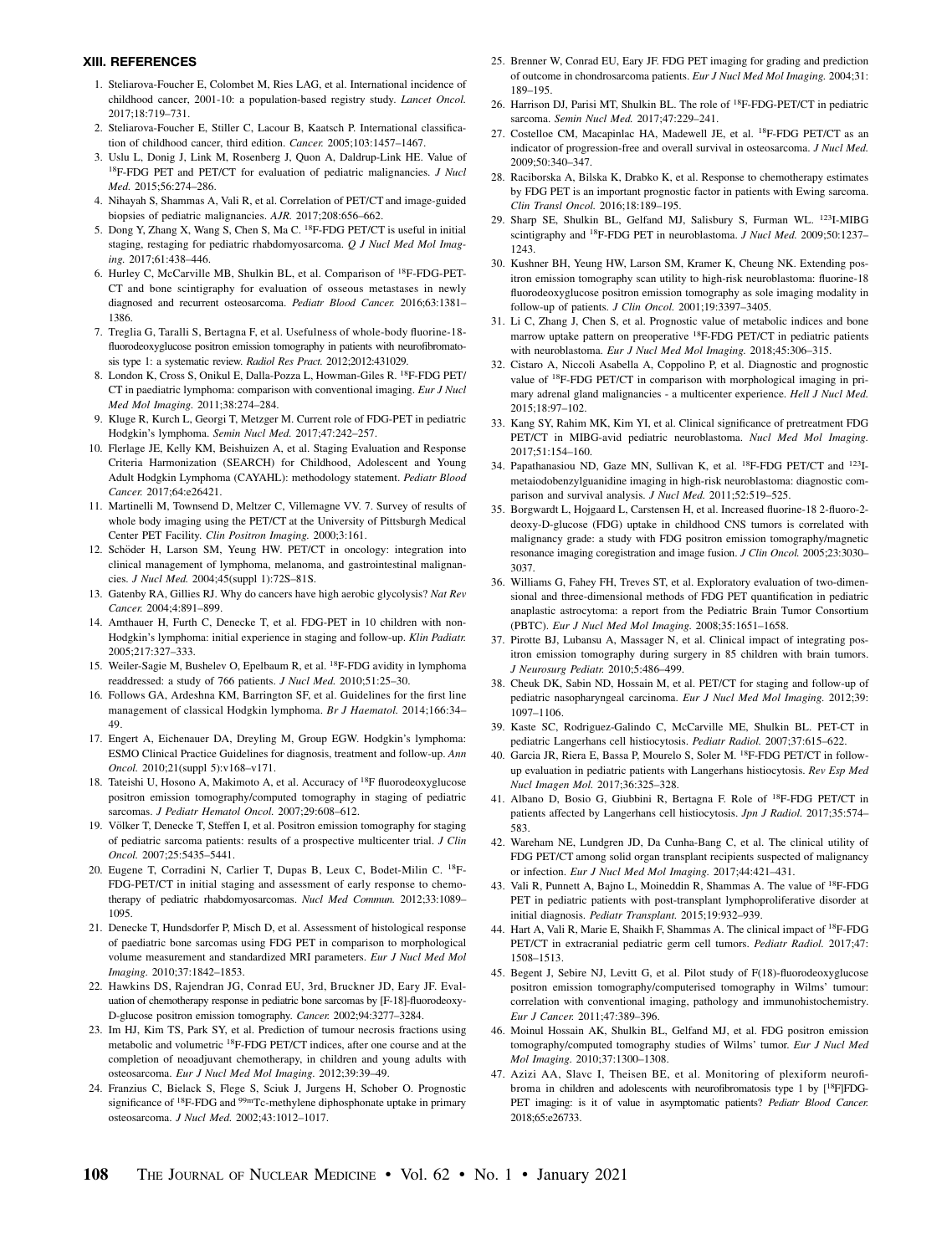- 48. The SNM Procedure Guideline for General Imaging 6.0. amazonaws website. [http://s3.amazonaws.com/rdcms-snmmi/files/production/public/docs/General\\_](http://s3.amazonaws.com/rdcms-snmmi/files/production/public/docs/General_Imaging_Version_6.0.pdf) [Imaging\\_Version\\_6.0.pdf](http://s3.amazonaws.com/rdcms-snmmi/files/production/public/docs/General_Imaging_Version_6.0.pdf). Accessed September 22, 2020.
- 49. Fragoso Costa P, Santos A, Testanera G. An insight into the EANM technologist committee benchmark document on nuclear medicine technologists' competencies. Eur J Nucl Med Mol Imaging. 2017;44:1604–1606.
- 50. Performance and responsibility guidelines for the nuclear medicine technologist: 1998 revision. J Nucl Med Technol. 1998;26:45–49.
- 51. American College of Radiology (ACR). ACR-AAPM technical standard for medical physics performance monitoring of PET/CT imaging equipment. ACR website. [https://www.acr.org/-/media/ACR/Files/Practice-Parameters/pet-ct](https://www.acr.org/-/media/ACR/Files/Practice-Parameters/pet-ct-equip.pdf?la=en)[equip.pdf?la](https://www.acr.org/-/media/ACR/Files/Practice-Parameters/pet-ct-equip.pdf?la=en)=[en](https://www.acr.org/-/media/ACR/Files/Practice-Parameters/pet-ct-equip.pdf?la=en). 2013. Accessed September 22, 2020
- 52. European Commission (EC). Radiation Protection No 174. European Guidelines on Medical Physics Expert. 2014. EC website. [https://ec.europa.eu/energy/](https://ec.europa.eu/energy/sites/ener/files/documents/174.pdf) [sites/ener/files/documents/174.pdf.](https://ec.europa.eu/energy/sites/ener/files/documents/174.pdf) Accessed September 22, 2020.
- 53. Sammer MB, Shulkin BL, Alessio A, Parisi MT. Role of limited whole-body PET/CT in pediatric lymphoma. AJR. 2011;196:1047–1055.
- 54. Cerci JJ, Etchebehere EC, Nadel H, et al. Is true whole-body 18F-FDG PET/CT required in pediatric lymphoma? An IAEA multicenter prospective study. J Nucl Med. 2019;60:1087–1093.
- 55. Surasi DS, Bhambhvani P, Baldwin JA, Almodovar SE, O'Malley JP. 18F-FDG PET and PET/CT patient preparation: a review of the literature. J Nucl Med Technol. 2014;42:5–13.
- 56. Graham MM, Badawi RD, Wahl RL. Variations in PET/CT methodology for oncologic imaging at U.S. academic medical centers: an imaging response assessment team survey. J Nucl Med. 2011;52:311-317.
- 57. Beyer T, Czernin J, Freudenberg LS. Variations in clinical PET/CT operations: results of an international survey of active PET/CT users. J Nucl Med. 2011; 52:303–310.
- 58. Borgwardt L, Larsen HJ, Pedersen K, Hojgaard L. Practical use and implementation of PET in children in a hospital PET centre. Eur J Nucl Med Mol Imaging. 2003;30:1389–1397.
- 59. Kohli ML, Vali R, Amirabadi A, et al. Procedural pain reduction strategies in paediatric nuclear medicine. Pediatr Radiol. 2019;49:1362–1367.
- 60. Stauss J, Franzius C, Pfluger T, et al. Guidelines for 18F-FDG PET and PET-CT imaging in paediatric oncology. Eur J Nucl Med Mol Imaging. 2008;35:1581– 1588.
- 61. Cohade C. Altered biodistribution on FDG-PET with emphasis on brown fat and insulin effect. Semin Nucl Med. 2010;40:283–293.
- 62. Zukotynski KA, Fahey FH, Laffin S, et al. Constant ambient temperature of 24 degrees C significantly reduces FDG uptake by brown adipose tissue in children scanned during the winter. Eur J Nucl Med Mol Imaging. 2009;36: 602–606.
- 63. Gelfand MJ, O'Hara SM, Curtwright LA, Maclean JR. Pre-medication to block [18F]FDG uptake in the brown adipose tissue of pediatric and adolescent patients. Pediatr Radiol. 2005;35:984–990.
- 64. Söderlund V, Larsson SA, Jacobsson H. Reduction of FDG uptake in brown adipose tissue in clinical patients by a single dose of propranolol. Eur J Nucl Med Mol Imaging. 2007;34:1018–1022.
- 65. Agrawal A, Nair N, Baghel NS. A novel approach for reduction of brown fat uptake on FDG PET. Br J Radiol. 2009;82:626–631.
- 66. Parysow O, Mollerach AM, Jager V, Racioppi S, San Roman J, Gerbaudo VH. Low-dose oral propranolol could reduce brown adipose tissue F-18 FDG uptake in patients undergoing PET scans. Clin Nucl Med. 2007;32:351–357.
- 67. George A, Sinha P, Conrad G, Memon AA, Dressler EV, Wagner LM. Pilot study of propranolol premedication to reduce FDG uptake in brown adipose tissue on PET scans of adolescent and young adult oncology patients. Pediatr Hematol Oncol. 2017;34:149–156.
- 68. Cousins J, Czachowski M, Muthukrishnan A, Currie G. Pediatric brown adipose tissue on 18F-FDG PET: diazepam intervention. J Nucl Med Technol. 2017;45: 82–86.
- 69. Delbeke D, Coleman RE, Guiberteau MJ, et al. Procedure guideline for tumor imaging with 18F-FDG PET/CT 1.0. J Nucl Med. 2006;47:885–895.
- 70. Ozülker T, Ozulker F, Mert M, Ozpacaci T. Clearance of the high intestinal <sup>18</sup>F-FDG uptake associated with metformin after stopping the drug. Eur J Nucl Med Mol Imaging. 2010;37:1011–1017.
- 71. Gontier E, Fourme E, Wartski M, et al. High and typical 18F-FDG bowel uptake in patients treated with metformin. Eur J Nucl Med Mol Imaging. 2008;35: 95–99.
- 72. Bybel B, Greenberg ID, Paterson J, Ducharme J, Leslie WD. Increased F-18 FDG intestinal uptake in diabetic patients on metformin: a matched case-control analysis. Clin Nucl Med. 2011;36:452–456.
- 73. European Society of Urogenital Radiology (ESUR). ESUR guidelines on contrast media. ESUR website. [http://www.esur.org/guidelines/.](http://www.esur.org/guidelines/) Accessed September 22, 2020.
- 74. Mandell G MM, Shalaby-Rana E, Gordon I. Society of Nuclear Medicine procedure guideline for pediatric sedation in nuclear medicine. amazonaws website. [http://s3.amazonaws.com/rdcms-snmmi/files/production/public/pg\\_ch31\\_0703.](http://s3.amazonaws.com/rdcms-snmmi/files/production/public/pg_ch31_0703.pdf) [pdf.](http://s3.amazonaws.com/rdcms-snmmi/files/production/public/pg_ch31_0703.pdf) 2003;3:173–175. Accessed September 22, 2020.
- 75. Boellaard R, Delgado-Bolton R, Oyen WJ, et al. FDG PET/CT: EANM procedure guidelines for tumour imaging: version 2.0. Eur J Nucl Med Mol Imaging. 2015;42:328–354.
- 76. Fletcher JW, Djulbegovic B, Soares HP, et al. Recommendations on the use of 18F-FDG PET in oncology. J Nucl Med. 2008;49:480–508.
- 77. Zhang J, Maniawski P, Knopp MV. Performance evaluation of the next generation solid-state digital photon counting PET/CT system. EJNMMI Res. 2018;8:97.
- 78. Schillaci O, Urbano N. Digital PET/CT: a new intriguing chance for clinical nuclear medicine and personalized molecular imaging. Eur J Nucl Med Mol Imaging. 2019;46:1222–1225.
- 79. Gelfand MJ, Parisi MT, Treves ST, Pediatric Nuclear Medicine Dose Reduction Workgroup. Pediatric radiopharmaceutical administered doses: 2010 North American consensus guidelines. J Nucl Med. 2011;52:318–322.
- 80. Treves ST, Gelfand MJ, Fahey FH, Parisi MT. 2016 Update of the North American consensus guidelines for pediatric administered radiopharmaceutical activities. J Nucl Med. 2016;57:15N–18N.
- 81. Follow the new North American guidelines for pediatric nuclear medicine for high-quality images at low radiation dose. amazonaws website. [https://s3.ama](https://s3.amazonaws.com/rdcms-snmmi/files/production/public/docs/GoWithGuidelines_files/ImageGentlyPoster_2017.pdf)[zonaws.com/rdcms-snmmi/files/production/public/docs/GoWithGuidelines\\_files/](https://s3.amazonaws.com/rdcms-snmmi/files/production/public/docs/GoWithGuidelines_files/ImageGentlyPoster_2017.pdf) [ImageGentlyPoster\\_2017.pdf.](https://s3.amazonaws.com/rdcms-snmmi/files/production/public/docs/GoWithGuidelines_files/ImageGentlyPoster_2017.pdf) Accessed October 23, 2020.
- 82. European Association of Nuclear Medicine (EANM). Dosage card (version 5.7.2016). EANM website. [https://www.eanm.org/content-eanm/uploads/2017/01/](https://www.eanm.org/content-eanm/uploads/2017/01/EANM_Dosage_Card_040214.pdf) [EANM\\_Dosage\\_Card\\_040214.pdf](https://www.eanm.org/content-eanm/uploads/2017/01/EANM_Dosage_Card_040214.pdf). 2016. Accessed September 22, 2020.
- 83. Mattsson S, Johansson L, Leide Svegborn S, et al. Radiation dose to patients from radiopharmaceuticals: a compendium of current information related to frequently used substances. Ann ICRP. 2015;44:7–321.
- 84. Niven E, Nahmias C. Absorbed dose to very low birth weight infants from 18Ffluorodeoxyglucose. Health Phys. 2003;84:307–316.
- 85. Stabin MG, Siegel JA. RADAR dose estimate report: a compendium of radiopharmaceutical dose estimates based on OLINDA/EXM Version 2.0. J Nucl Med. 2018;59:154–160.
- 86. Bradly SL, Shulkin BL. Dose optimization: a review of CT imaging for PET attenuation correction. Clin Transl Imaging. 2017;5:359–371.
- 87. Parisi MT, Bermo MS, Alessio AM, Sharp SE, Gelfand MJ, Shulkin BL. Optimization of pediatric PET/CT. Semin Nucl Med. 2017;47:258–274.
- 88. Fahey FH, Palmer MR, Strauss KJ, Zimmerman RE, Badawi RD, Treves ST. Dosimetry and adequacy of CT-based attenuation correction for pediatric PET: phantom study. Radiology. 2007;243:96–104.
- 89. International Atomic Energy Agency (IAEA). PET/CT atlas on quality control and image artefacts. Human Health Series no. 27. Vienna, Austria: IAEA, 2014. IAEA website. [https://www.iaea.org/publications/10424/pet/ct-atlas-on-quality](https://www.iaea.org/publications/10424/pet/ct-atlas-on-quality-control-and-image-artefacts)[control-and-image-artefacts.](https://www.iaea.org/publications/10424/pet/ct-atlas-on-quality-control-and-image-artefacts) Accessed September 22, 2020.
- 90. Phillips GS, Stanescu AL, Alessio AM. Relationships of pediatric anthropometrics for CT protocol selection. AJR. 2014;203:W85–W91.
- 91. ter Voert EE, van Laarhoven HW, Kok PJ, Oyen WJ, Visser EP, de Geus-Oei LF. Comparison of liver SUV using unenhanced CT versus contrastenhanced CT for attenuation correction in <sup>18</sup>F-FDG PET/CT. Nucl Med Commun. 2014;35:472–477.
- 92. Voltin CA, Mettler J, Boellaard R, et al. Quantitative assessment of 18F-FDG PET in patients with Hodgkin lymphoma: is it significantly affected by contrastenhanced computed tomography attenuation correction? Nucl Med Commun. 2019;40:249–257.
- 93. Costantini DL, Vali R, Chan J, McQuattie S, Charron M. Dual-time-point FDG PET/CT for the evaluation of pediatric tumors. AJR. 2013;200:408–413.
- 94. Colleran GC, Kwatra N, Oberg L, et al. How we read pediatric PET/CT: indications and strategies for image acquisition, interpretation and reporting. Cancer Imaging. 2017;17:28.
- 95. Delbeke D, Coleman RE, Guiberteau MJ, et al. Procedure guideline for SPECT/ CT imaging 1.0. J Nucl Med. 2006;47:1227–1234.
- 96. Shammas A, Lim R, Charron M. Pediatric FDG PET/CT: physiologic uptake, normal variants, and benign conditions. Radiographics. 2009;29:1467–1486.
- 97. Grant FD. Normal variations and benign findings in pediatric 18F-FDG-PET/ CT. PET Clin. 2014;9:195–208.
- 98. Ferdinand B, Gupta P, Kramer EL. Spectrum of thymic uptake at 18F-FDG PET. Radiographics. 2004;24:1611–1616.
- 99. Jadvar H, Connolly LP, Fahey FH, Shulkin BL. PET and PET/CT in pediatric oncology. Semin Nucl Med. 2007;37:316–331.